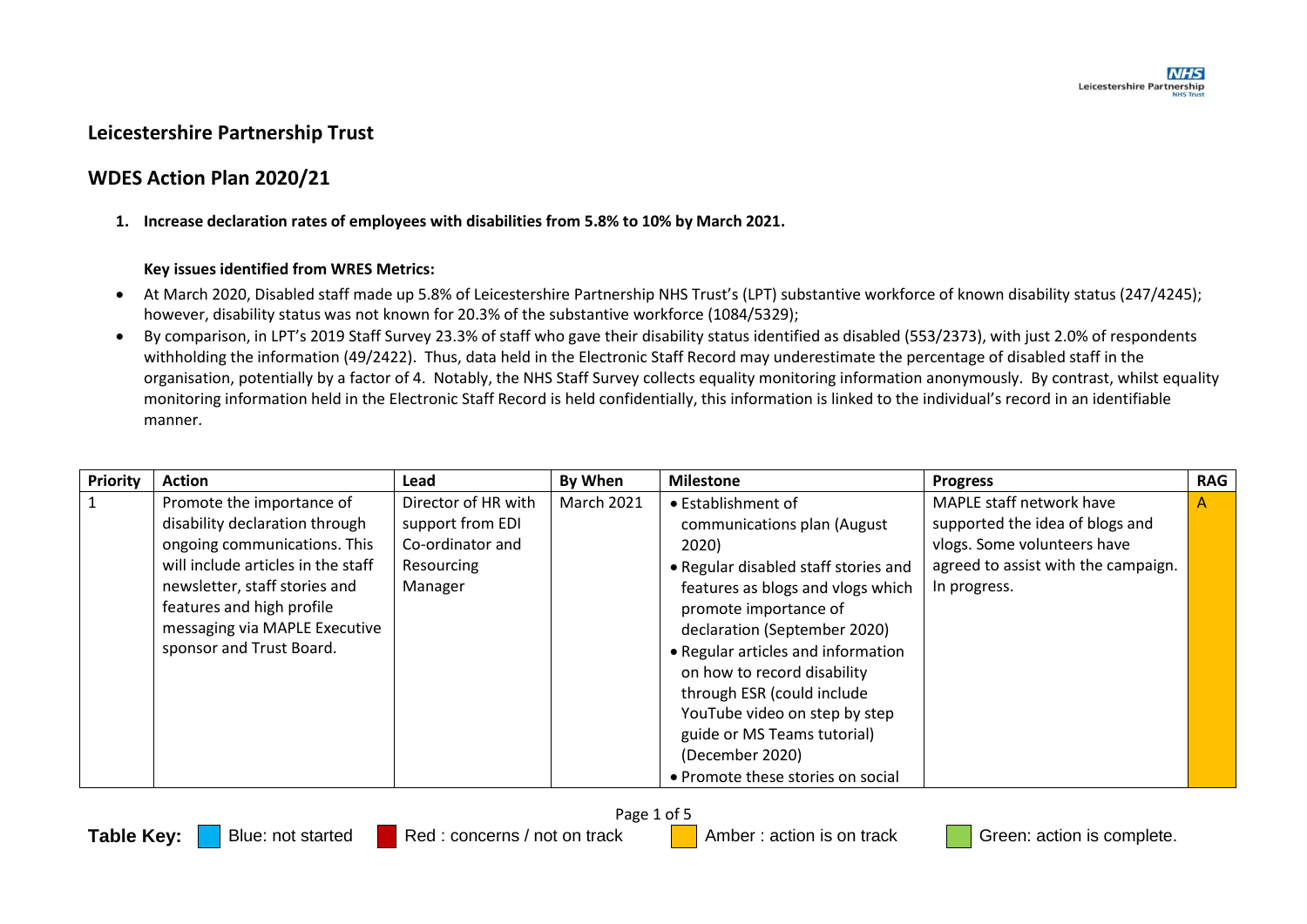

|  |  | media to help with increased       |  |
|--|--|------------------------------------|--|
|  |  | declarations at application stage  |  |
|  |  | (December 2020) and increase       |  |
|  |  | applications from individuals with |  |
|  |  | disabilities.                      |  |

#### **2. Developing a culture where disabled staff (and candidates) feel confident and reach their full potential**

#### **Key issues identified from WRES Metrics:**

- In 2019, Disabled staff were more likely than non-disabled staff to suffer harassment, bullying or abuse from patients / service users, their relatives or other members of the public (30.1%, compared to non-disabled staff 20.9%);
- In 2019, Disabled staff were more likely than non-disabled staff to suffer harassment, bullying or abuse from managers (20.5%, compared with 8.1%, nondisabled staff);
- In 2019, Disabled staff were more likely than non-disabled staff to suffer harassment, bullying or abuse from other colleagues (23.6%, compared with 13.5%, non-disabled staff);
- In 2019, Disabled staff were less likely than non-disabled staff to feel that the organisation provides equal opportunities for career progression or promotion (77.0%, compared with 86.3%, non-disabled staff).

| Priority | <b>Action</b>                                                                                                                                                    | Lead                                                                         | By When          | <b>Milestone</b><br><b>Progress</b>                                                                                                                                                                                                                                                                                                                                                                                                                                                                                                                                                                                                                   | <b>RAG</b>   |
|----------|------------------------------------------------------------------------------------------------------------------------------------------------------------------|------------------------------------------------------------------------------|------------------|-------------------------------------------------------------------------------------------------------------------------------------------------------------------------------------------------------------------------------------------------------------------------------------------------------------------------------------------------------------------------------------------------------------------------------------------------------------------------------------------------------------------------------------------------------------------------------------------------------------------------------------------------------|--------------|
|          | Encourage and promote the<br>stories/lived experiences of<br>the contributions of disabled<br>staff in a range of roles across<br>the Trust and on social media. | EDI Co-Ordinator,<br>Communications<br>team, MAPLE<br><b>Support Network</b> | December<br>2020 | Some members of MAPLE have<br>Establishment of<br>agreed to share their stories. A<br>communications plan (August<br>Leading Together session on Access<br>2020)<br>to Work has been organised in early<br>Regular disabled staff<br>October and £1000 has been<br>stories/lived experiences and<br>secured from charitable funds to<br>features as blogs and vlogs<br>assist with promotion and<br>which promote and highlight<br>development activity in the run up<br>key issues for disabled staff.<br>to International Day of Disabled<br>These may be both positive<br>People.<br>or negative but seek to create<br>a more inclusive culture in | $\mathsf{A}$ |
|          |                                                                                                                                                                  |                                                                              |                  | $\sim$ $\sim$                                                                                                                                                                                                                                                                                                                                                                                                                                                                                                                                                                                                                                         |              |

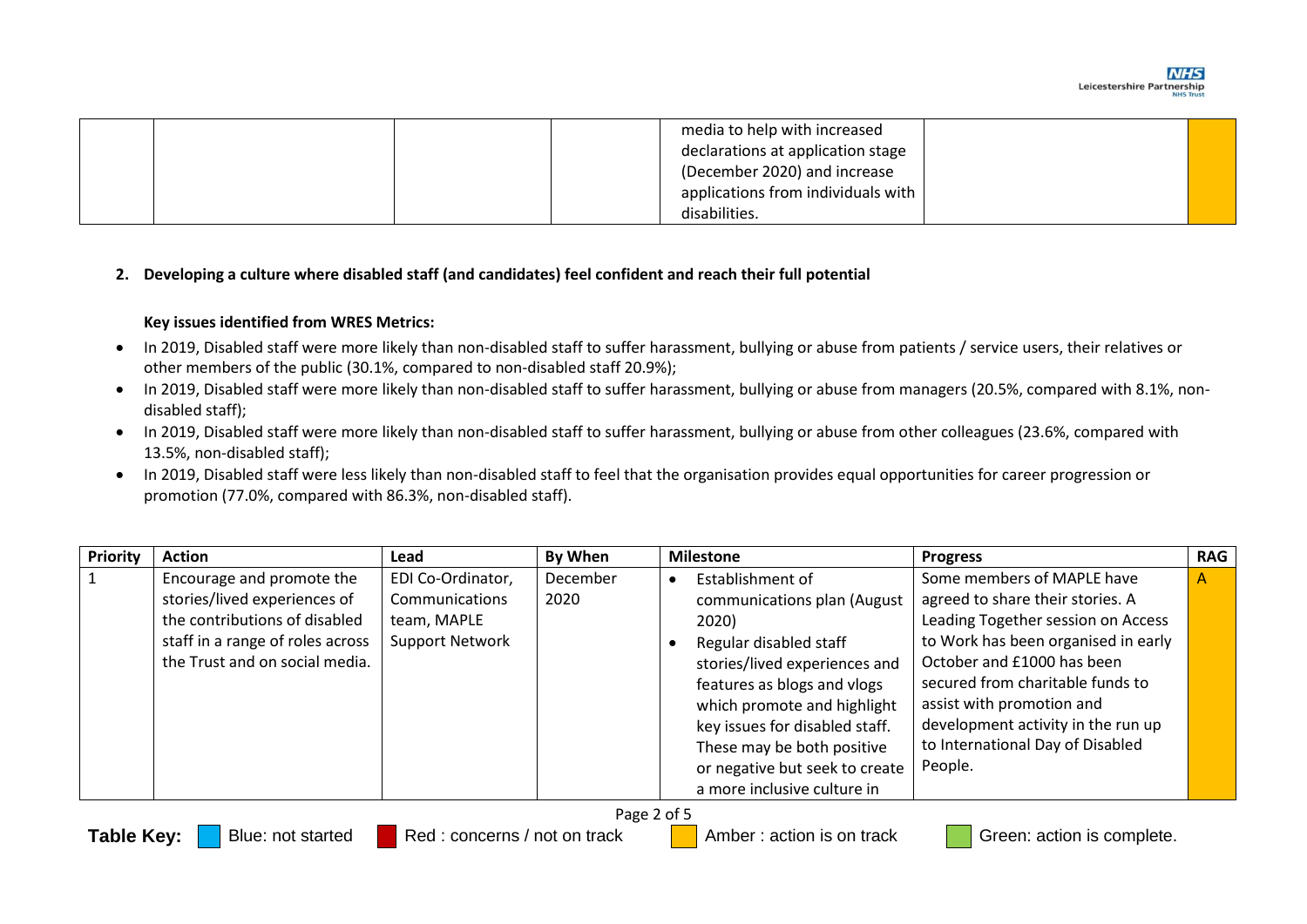| $\mathbf{1}$   | Utilise the opportunity for the<br>celebration of International<br>Day of Disabled People on 3<br>December 2020 to promote<br>and explore the issues<br>identified through the WDES. | Director of HR<br>supported by EDI<br>Co-ordinator | December<br>2020  | line with LPT values and<br>behaviours (December 2020)<br>Promote stories on social<br>$\bullet$<br>media (December 2020)<br>. Plan content and theme of<br>IDODP (September 2020)<br>• Agree plan (October 2020)<br>• IDODP event delivery (3<br>December 2020)<br>• Promote the day on social<br>media          | £1000 secured to organise IDODP<br>from charitable funds. | A            |
|----------------|--------------------------------------------------------------------------------------------------------------------------------------------------------------------------------------|----------------------------------------------------|-------------------|-------------------------------------------------------------------------------------------------------------------------------------------------------------------------------------------------------------------------------------------------------------------------------------------------------------------|-----------------------------------------------------------|--------------|
| $\overline{2}$ | Explore subject to resources<br>the delivery of a range of<br>disability equality training in<br>specific areas such as mental<br>health, physical and sensory<br>disabilities.      | Head of EDI                                        | October 2020      | • Carry out a Learning Needs<br>Assessment (LNA) on what gaps<br>are present in staff knowledge<br>and awareness (September<br>2020)<br>• Present findings to EDI Group<br>(October 2020)<br>· Identify resources required to<br>deliver training to staff (October<br>2020)                                      | <b>TBC</b>                                                | B            |
| $\overline{2}$ | Consider the exploration of<br>carrying out access audits of<br>LPT Estates and Facilities.                                                                                          | Director of Finance                                | <b>March 2021</b> | · Identify resources required for<br>access audit (November 2020)<br>· Subject to resources, establish a<br>timetable for commencement<br>of access audits (January 2021)<br>• Completion of access audits<br>(March 2020/21)<br>· Implementation of timetable of<br>access improvements to start<br>(April 2021) | <b>TBC</b>                                                | <sub>B</sub> |

Page 3 of 5<br>Red : concerns / not on track Table Key: **Blue: not started Red : concerns / not on track** Amber : action is on track Green: action is complete.

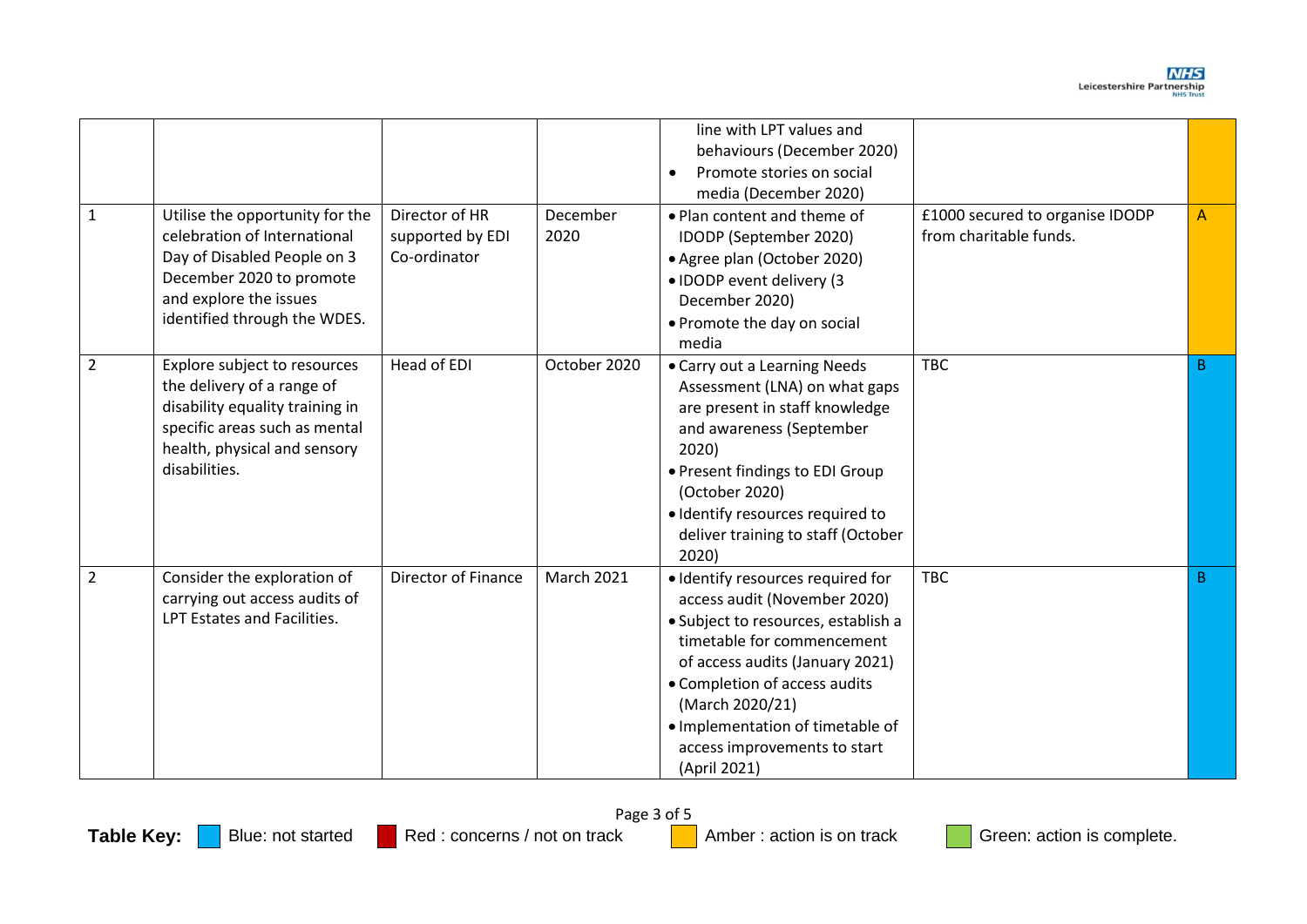## **3. Involve and engage with Disabled staff in decision-making**

### **Key issues identified from WRES Metrics:**

In 2019, Disabled staff scored lower than non-disabled staff on the engagement score (6.56 for Disabled staff and 6.96 for non-disabled staff); a deterioration of the position seen in 2018 for non-disabled staff (6.67 for Disabled staff and 7.08 for non-disabled staff).

| <b>Priority</b> | <b>Action</b>                                                                                                                                                                  | Lead                    | By When            | <b>Milestone</b>                                                                                                                                                                                                         | <b>Progress</b>                                                          | <b>RAG</b>     |
|-----------------|--------------------------------------------------------------------------------------------------------------------------------------------------------------------------------|-------------------------|--------------------|--------------------------------------------------------------------------------------------------------------------------------------------------------------------------------------------------------------------------|--------------------------------------------------------------------------|----------------|
| $\mathbf{1}$    | Develop a timetable of<br>Listening events with specific<br>themes and topics in<br>consultation with disabled staff<br>they would like to discuss with<br>the Executive Team. | Head of EDI             | September<br>2020  | • Discuss topic areas at MAPLE<br>SSG (September 2020)<br>. Develop timetable and schedule<br>in meetings in line with<br><b>Executive Team availability</b>                                                             | <b>TBC</b>                                                               | B              |
| $\overline{2}$  | Engage MAPLE staff network in<br>the development of theme and<br>delivery of LPT's contribution to<br>Purple Tuesday.                                                          | EDI Co-ordinator        | October<br>2020    | . Develop theme and content<br>(September 2020)<br>• Develop coms plan and<br>programme of activities<br>(October 2020)<br>• Deliver Purple Tuesday Event<br>(November 2020)<br>•JP - Promote the day on social<br>media | <b>TBC</b>                                                               | B              |
|                 | Engage with MAPLE SSG in the<br>development of and delivery of<br>International Day for Disabled<br>People.                                                                    | EDI Co-Ordinator        | December<br>2020   | Plan content and theme of<br>$\bullet$<br>IDODP (September 2020)<br>Agree plan (October 2020)<br>IDODP event delivery (3<br>December 2020)<br>JP - Promote the day on social<br>media                                    | £1000 secured for the delivery of the<br>event                           |                |
| $\mathbf{1}$    | Engage disabled staff in the<br>delivery of reasonable                                                                                                                         | <b>EDI Co-Ordinator</b> | January<br>2020/21 | • Liaise with HR lead on securing<br>a slot for MAPLE members to                                                                                                                                                         | A Leading together session has been<br>organised for early October 2020. | $\overline{A}$ |

Page 4 of 5